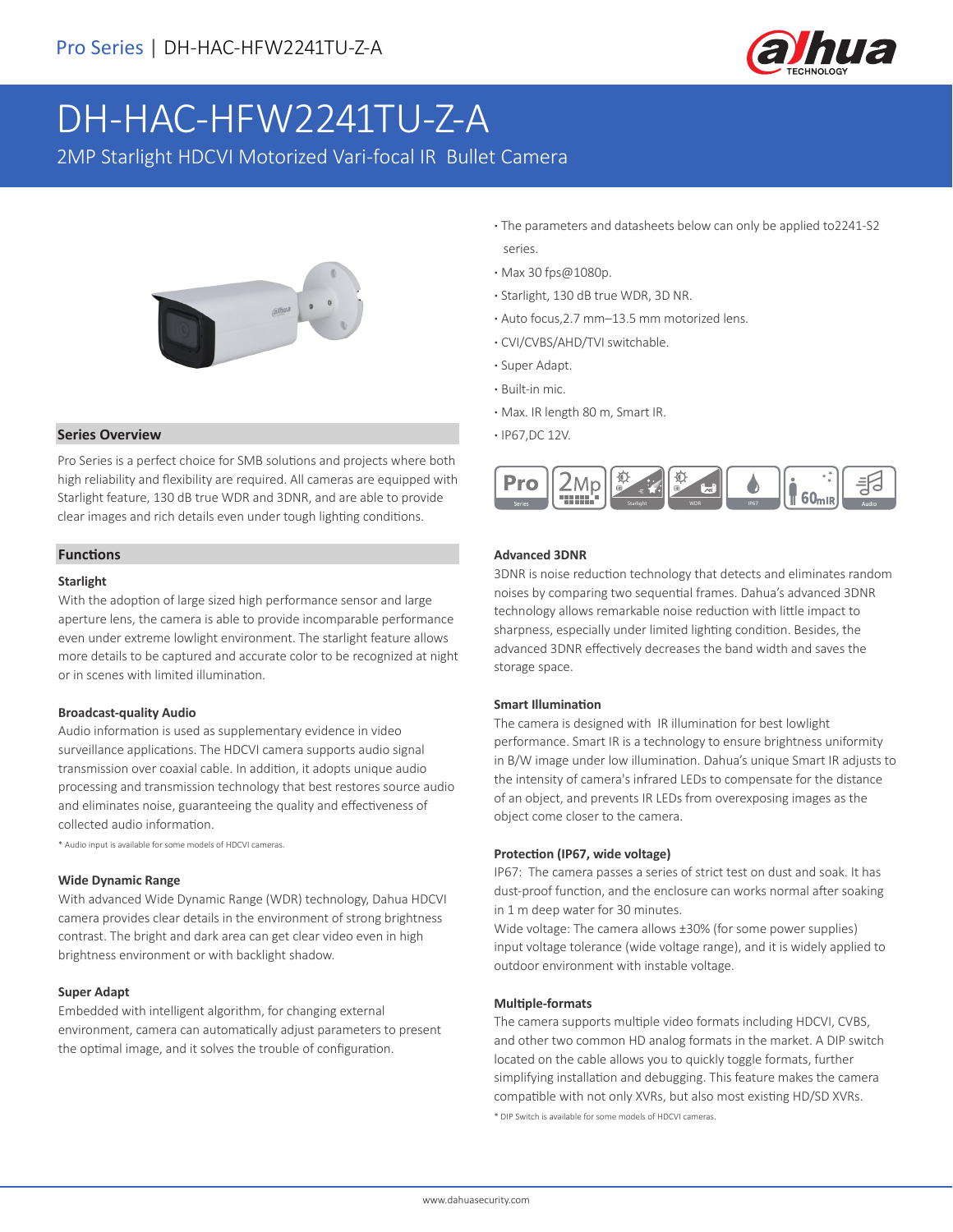## Pro Series | DH-HAC-HFW2241TU-Z-A

| <b>Technical Specification</b>  |                                                                 | Gain Control                 | Auto; manual                                                                                                                      |
|---------------------------------|-----------------------------------------------------------------|------------------------------|-----------------------------------------------------------------------------------------------------------------------------------|
| Camera                          |                                                                 | Noise Reduction              | 3D <sub>NR</sub>                                                                                                                  |
| Image Sensor                    | 2MP CMOS                                                        | Smart IR                     | Yes                                                                                                                               |
| Max. Resolution                 | 1920 (H) × 1080 (V)                                             | Mirror                       | Yes                                                                                                                               |
| Pixel                           | 2MP                                                             | <b>Privacy Masking</b>       | Off/On (8 area, rectangle)                                                                                                        |
| <b>Scanning System</b>          | Progressive                                                     | Certifications               |                                                                                                                                   |
| <b>Electronic Shutter Speed</b> | PAL: 1/25 s-1/100,000 s<br>NTSC: 1/30 s-1/100,000 s             | Certifications               | CE (EN55032, EN55024, EN50130-4)<br>FCC (CFR 47 FCC Part 15 subpartB, ANSI C63.4-2014)<br>UL (UL60950-1+CAN/CSA C22.2 No.60950-1) |
| S/N Ratio                       | >65 dB                                                          | Port                         |                                                                                                                                   |
| Min. Illumination               | 0.001 Lux/F1.5, 30 IRE, 0 Lux IR on                             |                              |                                                                                                                                   |
| <b>Illumination Distance</b>    | 80 m (262.5 ft)                                                 | Video Output                 | Video output choices of CVI/TVI/AHD/CVBS by one BNC<br>port(DIP Switch)                                                           |
| Illuminator On/Off Control      | Auto                                                            | Audio Input                  | One channel built-in mic                                                                                                          |
| <b>Illuminator Number</b>       | 4 (IR light)                                                    | Power                        |                                                                                                                                   |
|                                 | Pan: 0°-360°<br>Tilt: 0°-90°<br>Rotation: 0°-360°               | Power Supply                 | 12V ±30% DC                                                                                                                       |
| Pan/Tilt/Rotation Range         |                                                                 | Power Consumption            | Max 9.4W (12V DC, IR on)                                                                                                          |
| Lens                            |                                                                 | Environment                  |                                                                                                                                   |
| Lens Type                       | Motorized Vari-focal                                            | <b>Operating Temperature</b> | -30 °C~+60 °C (-22 °F to 140 °F); < 95% (non-<br>condensation)                                                                    |
| <b>Auto Focus</b>               | Yes                                                             | <b>Storage Temperature</b>   | -30 °C~+60 °C (-22 °F to 140 °F); < 95% (non-                                                                                     |
| Mount Type                      | $\phi$ 14                                                       |                              | condensation)                                                                                                                     |
| Focal Length                    | 2.7 mm-13.5mm                                                   | <b>Protection Grade</b>      | <b>IP67</b>                                                                                                                       |
| Max. Aperture                   | F1.5                                                            | Structure                    |                                                                                                                                   |
| Field of View                   | Diagonal: 131°~35°<br>Horizontal: 108°~30°<br>Vertical: 56°~17° | Casing                       | Metal throughout the whole casing                                                                                                 |
|                                 |                                                                 | <b>Camera Dimensions</b>     | 244.1 mm × 90.4 mm × 90.4 mm (9.61" × 3.56" × 3.56")                                                                              |
| Iris Type                       | Fixed                                                           | Net Weight                   | 0.79 kg (1.7 lb)                                                                                                                  |
| Close Focus Distance            | $0.8$ m (2.6 ft)                                                | <b>Gross Weight</b>          | 1.07 kg (2.4 lb)                                                                                                                  |
|                                 | 2.7 mm: D: 44.1 m (144.7 ft); O: 17.6 m (57.7 ft); R: 8.8 m     |                              |                                                                                                                                   |

Video

DORI Distance

| Frame Rate    | CVI<br>PAL:1080p@25fps;<br>NTSC:1080p@30fps;<br>AHD:<br>PAL:1080p@25fps;<br>NTSC:1080p@30fps;<br>TVI:<br>PAL:1080p@25fps;<br>NTSC:1080p@30fps;<br>CVBS:<br>PAL: 960 × 576H;<br>NTSC: 960 × 480H; |
|---------------|--------------------------------------------------------------------------------------------------------------------------------------------------------------------------------------------------|
| Resolution    | 1080p (1920 × 1080); 960H (960 × 576/960 × 480)                                                                                                                                                  |
| Day/Night     | Auto switch by ICR                                                                                                                                                                               |
| <b>BLC</b>    | BLC/WDR/HLC                                                                                                                                                                                      |
| <b>WDR</b>    | 130 dB                                                                                                                                                                                           |
| White Balance | Auto/Area WB                                                                                                                                                                                     |
|               |                                                                                                                                                                                                  |

(28.9 ft); I: 4.4 m (14.4 ft)

28.9 m (94.8 ft); I: 14.8 m (48.6 ft)

13.5 mm: D: 144.8 m (475.1 ft); O: 57.9 m (190 ft); R: